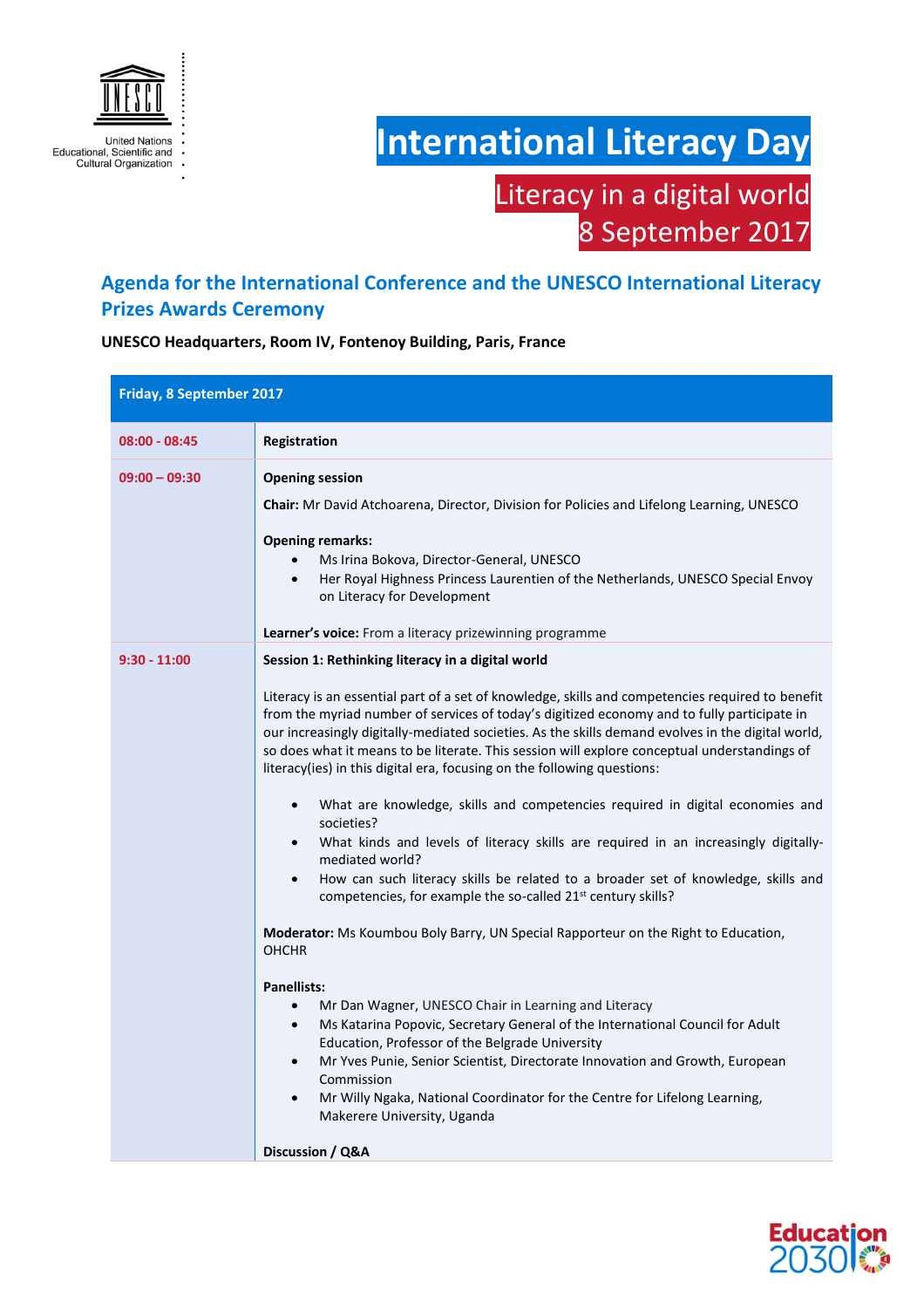| $11:00 - 11:30$ | <b>Coffee break</b>                                                                                                                                                                                                                                                                                                                                                                                                                                                                                                                                                                                                                                                                                                                                            |
|-----------------|----------------------------------------------------------------------------------------------------------------------------------------------------------------------------------------------------------------------------------------------------------------------------------------------------------------------------------------------------------------------------------------------------------------------------------------------------------------------------------------------------------------------------------------------------------------------------------------------------------------------------------------------------------------------------------------------------------------------------------------------------------------|
|                 | UNESCO International Literacy Prizewinners, UNESCO institutions and partners will showcase<br>their projects and digital solutions designed to advance literacy and create literate<br>environment (Foyer of Salle I)                                                                                                                                                                                                                                                                                                                                                                                                                                                                                                                                          |
| $11:30 - 12:30$ | Session 2: Promising programmes that advance literacy in a digital world                                                                                                                                                                                                                                                                                                                                                                                                                                                                                                                                                                                                                                                                                       |
|                 | The rapid expansion of digital technologies has implications for literacy programmes broadly<br>in three aspects: the increasing demand for enhanced literacy skills as part of a broad set of<br>skills required in a digital world; the effective use of digital technology to improve literacy<br>teaching and learning; and the creation of literate environments, in which acquisition, use<br>and advancement of literacy skills is supported. This session will explore five programme-<br>level responses to increased digitization by the Laureates of the UNESCO International<br>Literacy Prizes 2017.                                                                                                                                              |
|                 | How do digital technologies help literacy programmes in reaching out to those who<br>$\bullet$<br>are in need and in enhancing the quality of teaching and learning?<br>How does digitization help literacy programmes to promote the use of mother<br>$\bullet$                                                                                                                                                                                                                                                                                                                                                                                                                                                                                               |
|                 | language, multilingual approaches to learning and cultural diversity in local<br>contexts?                                                                                                                                                                                                                                                                                                                                                                                                                                                                                                                                                                                                                                                                     |
|                 | How can digital technology help enrich literate environments and create a space for<br>$\bullet$<br>lifelong learning?                                                                                                                                                                                                                                                                                                                                                                                                                                                                                                                                                                                                                                         |
|                 | <b>Moderator:</b> Mr Raafat A. Radwan, senior consultant to the Arab Labour Organization for<br>Human Development                                                                                                                                                                                                                                                                                                                                                                                                                                                                                                                                                                                                                                              |
|                 | <b>Panellists:</b><br>Founders and programme directors of the five laureates of the UNESCO International<br>Literacy Prizes 2017 (to be announced 30 August 2017)                                                                                                                                                                                                                                                                                                                                                                                                                                                                                                                                                                                              |
| $12:30 - 14:00$ | Lunch                                                                                                                                                                                                                                                                                                                                                                                                                                                                                                                                                                                                                                                                                                                                                          |
|                 | Knowledge Share: Findings of a Landscape Review of Digital Solutions for Low-skilled and<br>Low-literate people<br>A key output from the UNESCO-Pearson Initiative for Literacy: Improved Livelihoods in a                                                                                                                                                                                                                                                                                                                                                                                                                                                                                                                                                     |
|                 | Digital World<br>13:30 - 14:00, Room IV                                                                                                                                                                                                                                                                                                                                                                                                                                                                                                                                                                                                                                                                                                                        |
| $14:00 - 15:15$ | Session 3: Literacy in a digital world: Risks and responses                                                                                                                                                                                                                                                                                                                                                                                                                                                                                                                                                                                                                                                                                                    |
|                 | Despite steady progress in the past few decades, literacy progress has been not only<br>inadequate but also uneven across countries and populations, mirroring persistent and<br>widening inequality in our societies. The skills gap persists also among those who are<br>proficient in reading and writing but are not sufficiently digitally literate. Given the important<br>roles that digital technologies play in peoples' lives, their participation in the world of work<br>and their learning, the stakes for inclusion of people into the information society are<br>becoming higher. This session will look into the question of literacy in the digital world<br>through the equity lens, considering both issues an opportunities for inclusion. |
|                 | In what ways is increasing digitization deepening the digital divide, seen from a<br>$\bullet$<br>literacy perspective? In what ways are technologies alleviating such divides, and<br>leading to great participation?<br>$\bullet$                                                                                                                                                                                                                                                                                                                                                                                                                                                                                                                            |
|                 | What kinds of multi-stakeholder responses are needed to increase the benefits and<br>the reaping of digital dividends, and minimize the risks?<br>Participation includes issues around privacy, security and cultural and linguistic<br>$\bullet$                                                                                                                                                                                                                                                                                                                                                                                                                                                                                                              |
|                 | diversity. What responses are needed to protect people and promote diversity?<br>Moderator: Mr Borhene Chakroun, Chief, Section of Youth, Literacy and Skills Development,<br><b>UNESCO</b>                                                                                                                                                                                                                                                                                                                                                                                                                                                                                                                                                                    |